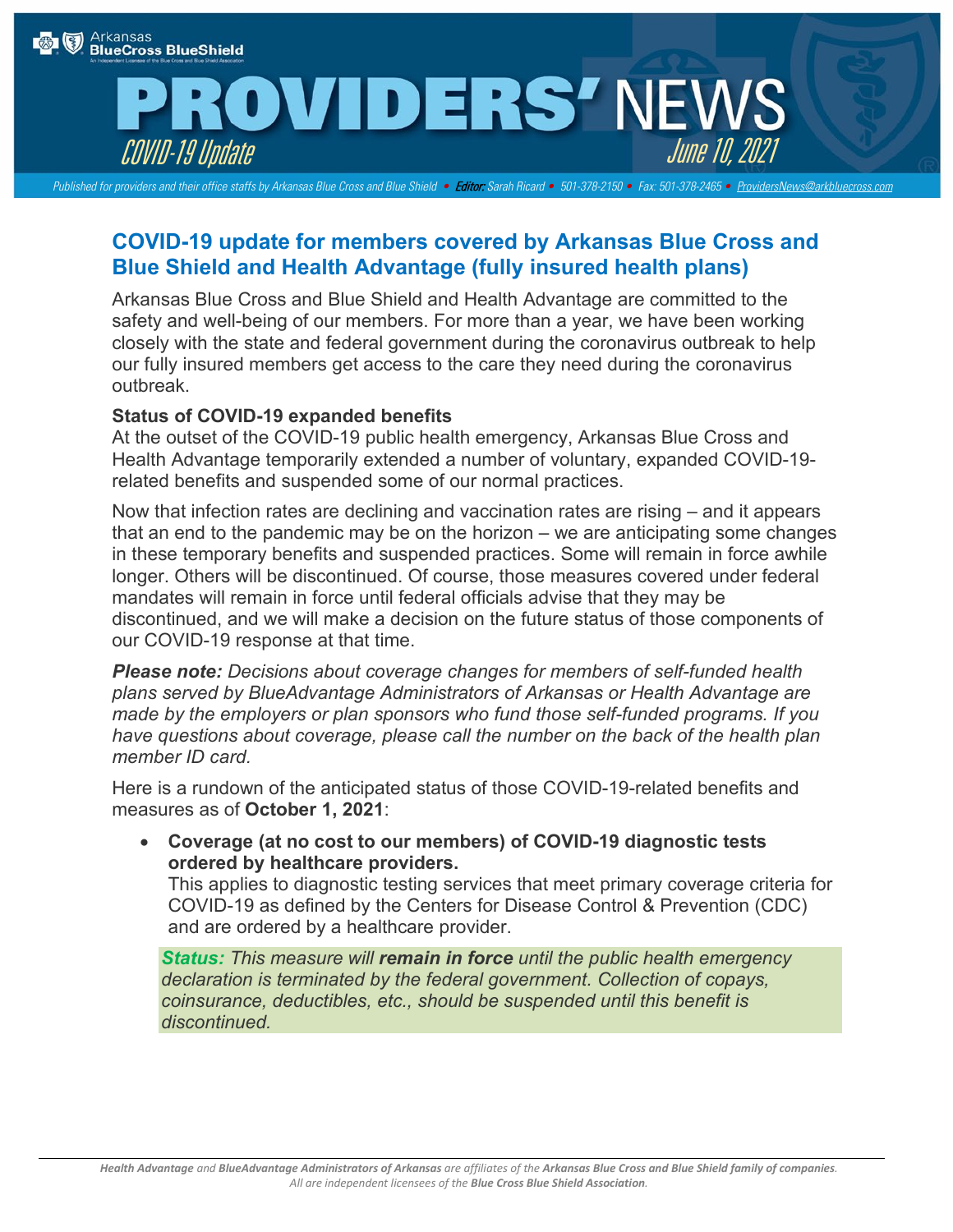• **Waiver of cost-sharing for medical services for our fully insured members whose primary diagnosis is COVID-19.**

This includes COVID-19-specific visits to an in-network medical clinic, urgent care center and/or emergency room and inpatient treatment for which COVID-19 is the primary diagnosis.

*Status: This measure will remain in force until the public health emergency declaration is terminated by the federal government. Collection of copays, coinsurance, deductibles, etc., should be suspended until this benefit is discontinued.*

• **Suspension of prior authorization for inpatient hospital admissions and outpatient procedures at hospitals and ambulatory surgery centers.** Prior authorizations for inpatient hospital admissions and outpatient procedures at hospitals and ambulatory surgery centers have been temporarily suspended*.*

*Status: This measure will remain in force until the public health emergency declaration is terminated by the federal government.*

• **Enhanced access to maintenance prescription medications and extension of prior authorizations on many medications for 90-day supplies.** Our temporary prescription drug formulary flexibility was intended to address potential medication shortages or access issues.

*Status: This temporary enhancement will be discontinued after September 30, 2021. As of October 1, we will return to our usual parameters regarding prescription drug quantity limitations and prior authorization requirements.*

- **Enhanced access to virtual health and nurse/provider hotlines.** To promote safe access to primary care, the use of virtual health (including MDLIVE, the vendor serving our fully insured members) and nurse/provider hotlines has been promoted. This has included the temporary suspension of member cost-sharing (copays, coinsurance and deductibles) for virtual health visits (including wellness/preventative visits) with:
	- o *In-network physicians (M.D.s, D.O.s)*
	- o *Advance practice nurse practitioners*
	- o *Physician assistants*

*Status: The waiver of usual member costs (copays, coinsurance and deductibles) will remain in force through September 30, 2021, but will be discontinued after that date. October 1, 2021, and thereafter, collection of copays, coinsurance and deductibles should be resumed.* 

## • **Enhanced access to teledentistry.**

To promote safe access to dental assessment, the use of teledentistry was promoted, including the temporary suspension of member cost-sharing (copays, coinsurance and deductibles).

*Status: This temporary coverage of teledentistry will remain in force through September 30, 2021. October 1, 2021, and thereafter, teledentistry will not be covered.*

*Health Advantage and BlueAdvantage Administrators of Arkansas are affiliates of the Arkansas Blue Cross and Blue Shield family of companies. All are independent licensees of the Blue Cross Blue Shield Association.*